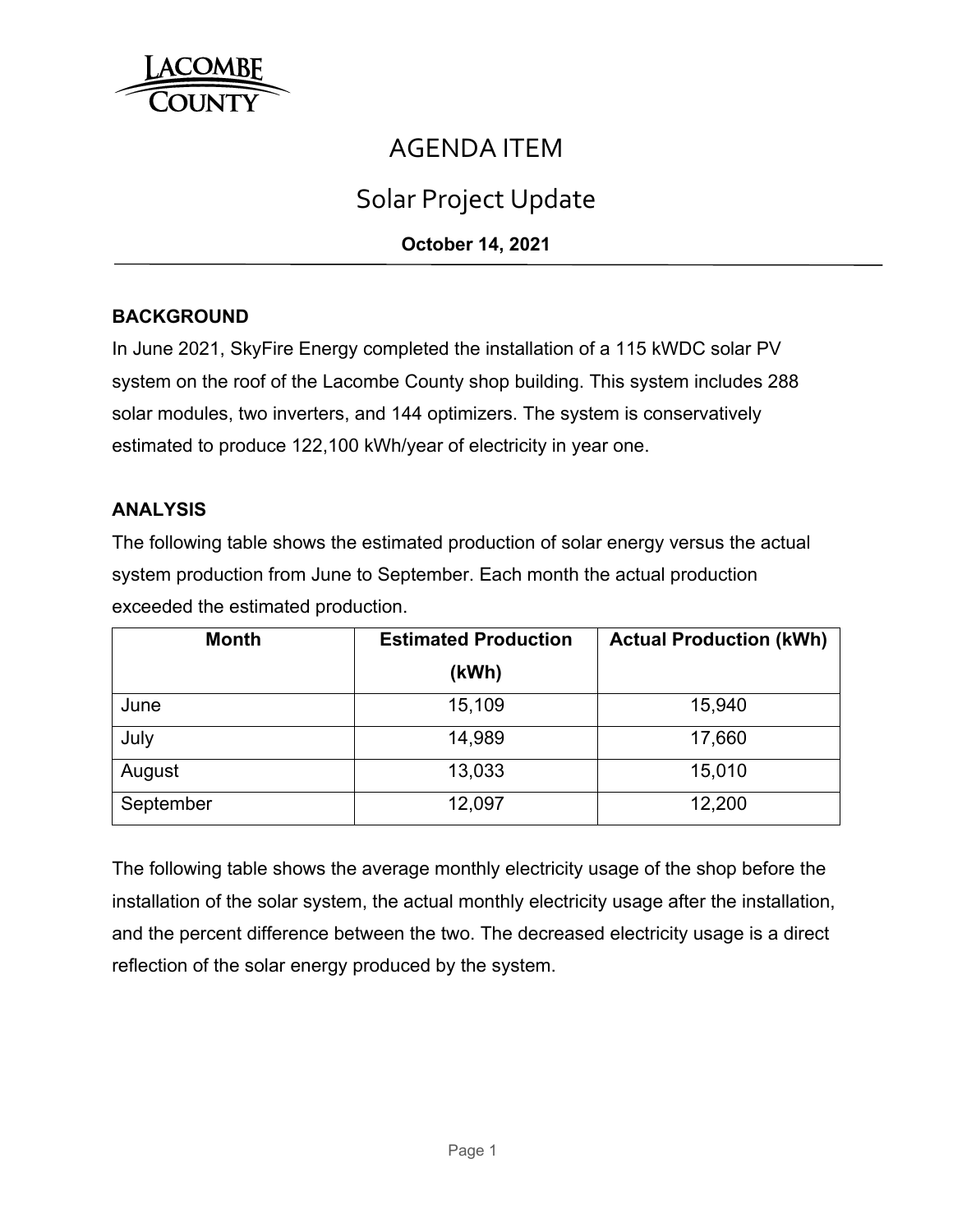

| <b>Month</b> | <b>Average Monthly</b><br><b>Usage before</b><br><b>Solar Installation</b> | 2021 Actual<br><b>Usage with Solar</b><br><b>Installation (kWh)</b> | Decrease in<br><b>Electricity Usage</b> |
|--------------|----------------------------------------------------------------------------|---------------------------------------------------------------------|-----------------------------------------|
|              | (kWh)                                                                      |                                                                     |                                         |
| June         | 20,425                                                                     | 18,130                                                              | 11.24%                                  |
| July         | 23,254                                                                     | 15,822                                                              | 31.96%                                  |
| Aug          | 21,458                                                                     | 10,765                                                              | 49.83%                                  |

To date, the system has produced 71,460 kWh, which equates to a  $CO<sup>2</sup>$  emission reduction of 28.01 T or the planting of 836 trees.

### **BUDGET IMPLICATIONS**

A \$3,773.09 cost savings have been seen based on the rate of 0.0528 per produced kWh. 12 months of data is required to analyze distribution savings.

### **LEGISLATIVE RESPONSIBILITIES**

Section 3 of the Municipal Government Act (MGA) states the purposes of a municipality are:

- a) to provide good government,
- b) to provide services, facilities or other things that, in the opinion of council, are necessary or desirable for all or part of the municipality, and
- c) to develop and maintain safe and viable communities

### **STRATEGIC PLAN**

The following elements of the County's Strategic Plan are relevant to this issue:

Strategy 2: Environment

a) Protect the Environment